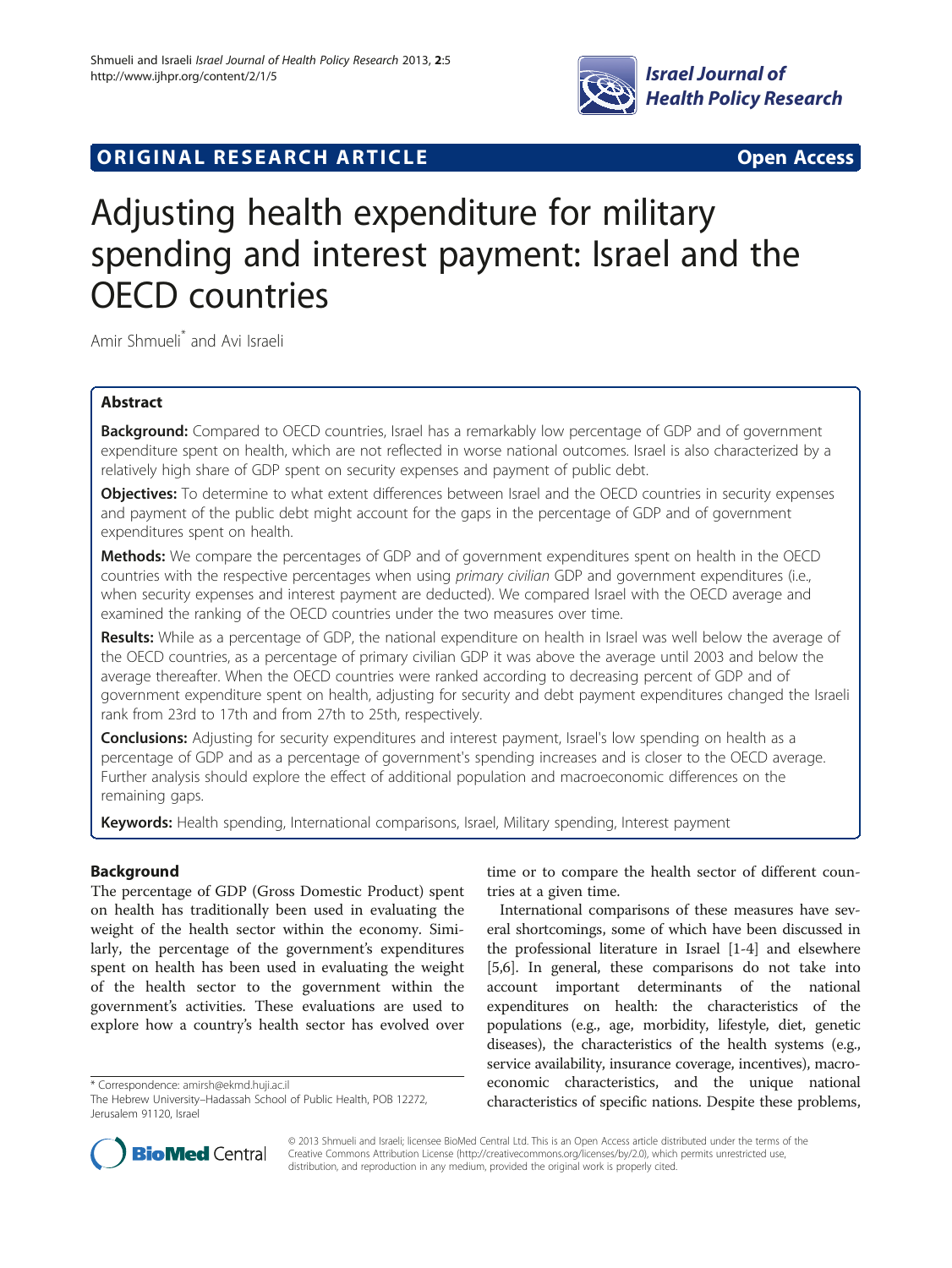international comparisons of the percent of GDP and of government expenditure spent on health continue to be used intensively.

In this article we focus on two of the most basic national characteristics: a country's security needs and preferences regarding its military expenditure, and the payment of its public debt. Prof. Stanley Fisher, Governor of the Bank of Israel, stated (our translation) in a TV interview on August 10, 2012: "The main responsibility of any country is to keep its own security." Similarly, payment of the public debt is also considered a high priority because of its importance in preserving any country's standing and reputation and also its credit terms in the international capital markets. We therefore assume that the allocation of national and governmental resources to the various uses – at least in Israel, the focus of this comparison – is determined sequentially: the amount of resources allocated to security and to paying the debt are determined first according to the country's needs and preferences, and funding for all the other national needs is taken from the remaining, primary civilian, resources. In other words, we argue that funding for health expenditure is taken from the country's primary civilian resources (i.e., the resources after security expenses and payments of the debt are deducted) and not from the total amount of resources. Dahan and Hazan [[2\]](#page-5-0) make a similar assumption when analyzing public and social expenditure in Israel and OECD countries. A confirmation of the sequential nature of the allocation process in Israel could be viewed in the 2011–2012 budget discussions: the Ministry of Finance insisted on cutting the security budget in order to make possible an increase in government expenditure on primary civilian uses such as education, welfare, and health. On July 16, 2010, Prime Minister Netanyahu decided to cut NIS 2.7 b out of the security budget and to allocate these funds to primary civilian uses.

Obviously, since Israel's security and military needs are much higher than in the OECD countries, the share of (total) resources allocated to military expenditure is much higher than in the OECD countries, and the difference between total and primary civilian resources is significant. When the country's security needs and the interest payments are relatively low, the difference between the amount of total resources and the amount of primary civilian resources will obviously be small. For illustration, in 2008, interest payments out of GDP were 3.6% in Israel, 2.3% in Germany, 0% in Canada, 2.7% in France, 1.9% in the UK, and 1.8% in the U.S. The OECD average was 1.1%. The differences are much more pronounced in military spending. Israel spent 7% of its GDP on security and military, while the OECD average was 1.8%. The OECD range included the U.S. with 4.3%, the UK and France with 2.5%, and Japan with 1%.

Consequently, we argue that when comparing health expenditure between Israel and the OECD countries, the health expenditure should be evaluated as a percentage of the primary civilian resources and not the total resources.

# Methods

In this paper we compare the share of GDP and "primary civilian GDP" of national health spending as well as the share of government expenditure on health in total, and in primary civilian government expenditure in Israel and in the OECD countries. Both in Israel and in the OECD countries, "government" stands for the "general government", including social security and other governmental agencies (the expenditure of the "general government" is sometimes referred to as "public" expenditure).

We denote the percentage of total resources spent on health with the letter 'r' and the percentage of the government (and national) total expenditure spent on security and payment of the debt with the letter 's'. The primary civilian resources are (100-s)% of the total resources; the percentage of the primary civilian resources spent on health is therefore  $v=100r/(100-s)$ . For example, if the percentage of total resources spent on health is  $10\%$  (r=10) and the percentage spent on security and the payment of the debt is 5% (s=5), then the primary civilian resources are 95% of the total resources and health expenditure is 10.5% of the primary civilian resources. Using the figures presented above, the primary civilian GDP in 2008 was 89.4% of total GDP in Israel, and 97.1% on average in the OECD.

Health spending as percent of GDP data was taken from the OECD HEALTH DATA 2010. Military expenditures and net interest payment as percent of GDP were taken from the Economic Outlook No 88 – December 2010 – Annual Projections for OECD Countries. We covered the period 1993–2008. Government health spending as a percentage of total government spending for the period 1995–2008 was calculated as the ratio of government health spending as a percentage of GDP (retrieved from OECD HEALTH DATA 2010) to government total spending as a percent of GDP (retrieved from Economic Outlook No 88 – December 2010 – Annual Projections for OECD Countries).

For some of the 34 OECD countries not all of the information existed for all relevant years. The information for five of the countries (Chile, Mexico, Turkey, Greece, and Estonia) was incomplete (mostly regarding debt payment) for a large proportion of the years and therefore these countries were omitted from the analysis. The number of countries used for each analysis varied between years and sequences, according to the availability of data.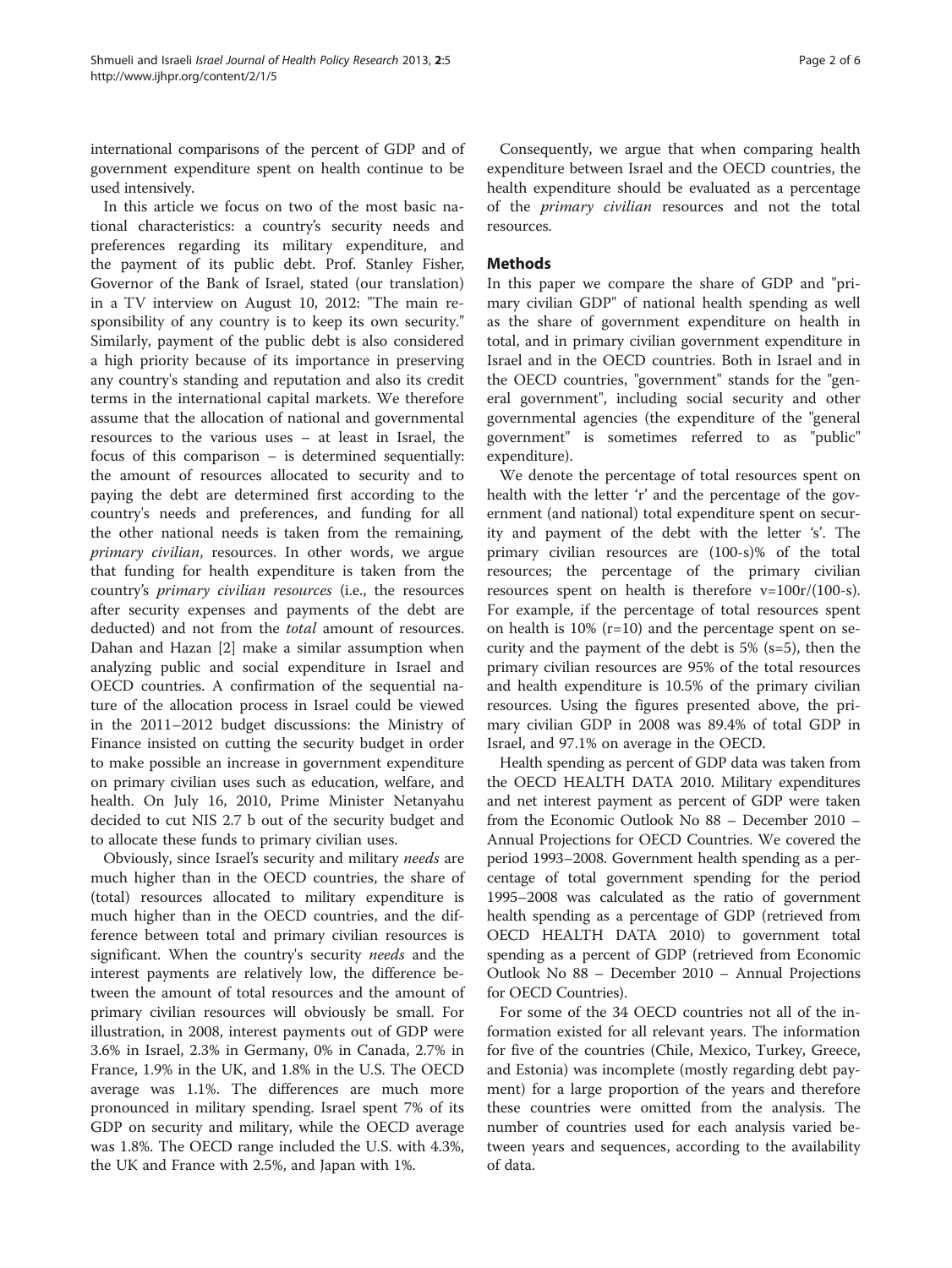We used two ways to examine the effect of using primary civilian resources instead of total resources for calculating the share of health spending. First, we calculated for each year the non-weighted mean (as is common in many analyses of OECD data) of each relevant sequence over all the OECD countries (including Israel) with existing values and compared the results with the Israeli values. Second, in each year we ranked the OECD countries according to the share of health spending of total resources available and according to the share of primary civilian resources, and compared the two rankings.

### Results

Figure 1 shows the percentage of GDP spent on health ('r') and the percentage of primary civilian GDP spent on health ('v') over 1993–2008 in Israel and on average in the OECD countries. From Figure 1 it is apparent that, on average, from 1998 the percentage of the GDP that OECD countries spent on health rose while in Israel it was practically constant. As a result, by 2008 this percentage was 7.7% in Israel while the OECD average was 9.3%. It should be noted that this measure is affected by the level of national expenditure on health, and also by the size of the GDP and its fluctuations along the business cycles.

When we evaluate the percentage of the primary civilian GDP spent on health we get a completely different picture. The percentage of primary civilian GDP spent

on health in Israel was about half a percent (about 8.5% vs. 9%) above the average of the OECD countries until 2003 and below it thereafter. In 2008, the percentage of the primary civilian GDP allocated to health was 8.7% in Israel while the average of the OECD countries was 9.6%. This difference is about half the difference between Israel and the OECD average in 2008 when total GDP is used in the evaluation.

Figure [2](#page-3-0) shows the percentage of the general government's total expenditures spent on health ('r') and the percentage of the general government's primary civilian expenditures spent on health ('v') during 1995–2008 in Israel and on average in the OECD countries. While in Israel the percentage of the government's total expenditures spent on health was about 10% throughout the period, the OECD average rose from about 13% to 16%. When we evaluated health expenditure as a percentage of the government's *primary civilian* expenditures, we found that the Israeli rate was constant at about 14%. The impact of using the adjusted evaluations was less dramatic on the average of the OECD countries. The percentage of the government's *primary civilian expenditures* spent on health on average in the OECD countries remained above the percentage in Israel, but the difference dropped from about 6 percentage points to only 2.5 percentage points.

The graphs for Israel in Figure [2](#page-3-0) are practically parallel, which is an outcome of the fact that the percentage of the government's expenditure spent on health was

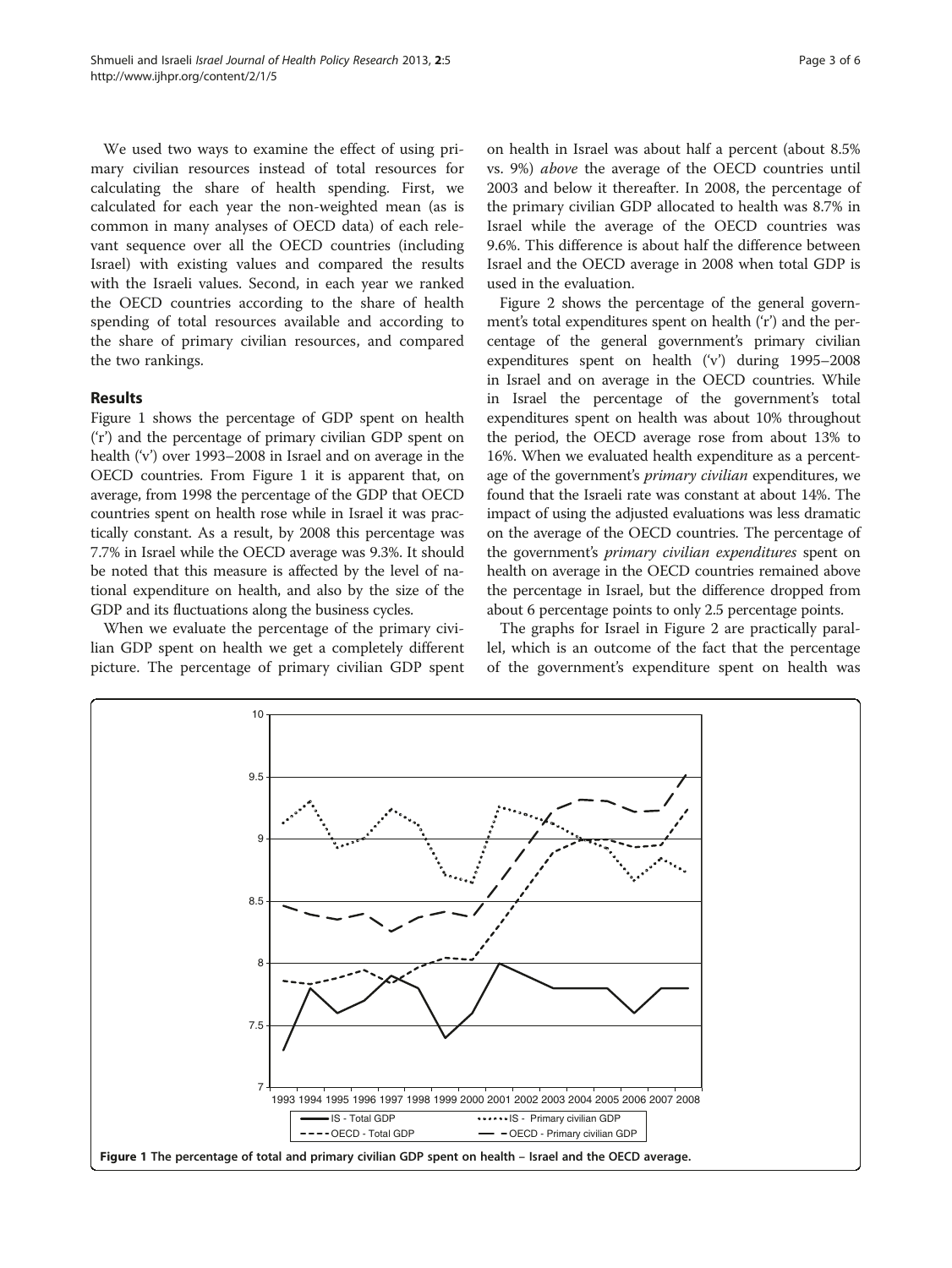<span id="page-3-0"></span>

http://www.ijhpr.org/content/2/1/5



1994 1995 1996 1997 1998 1999 2000 2001 2002 2003 2004 2005 2006 2007 2008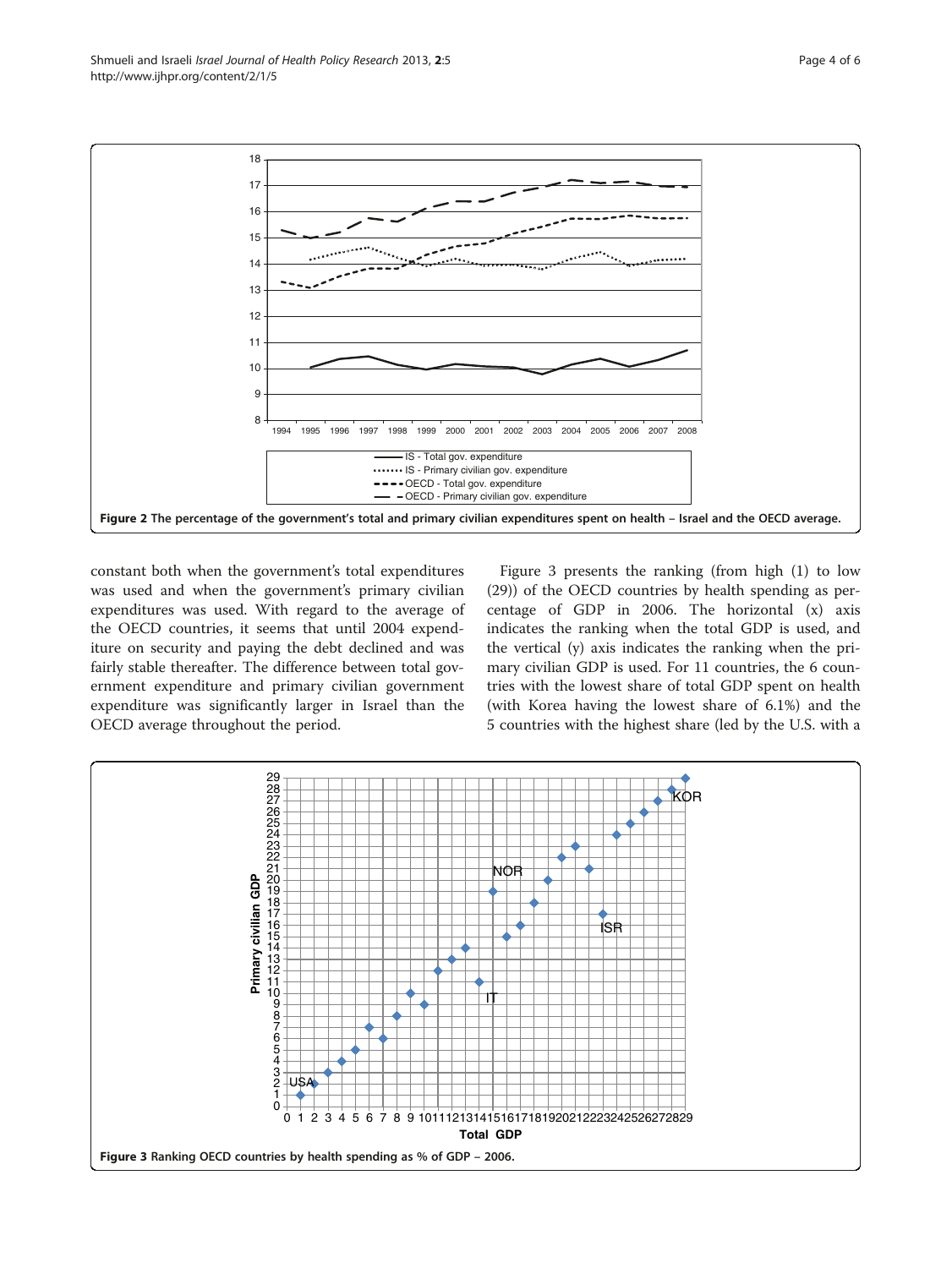share of 15.5%), the ranking did not change when using primary civilian instead of total - GDP. Israel advanced from 23rd place (7.6%) to 17th place (8.7%). It is interesting to note that Italy, a country with relatively high interest payments, advanced from 14th place (9%) to 11th (9.6%). Norway, on the other hand, with negative net interest payment, moved from 15th place to 19th, although the share dropped merely from 8.6% to 8.5%. The remaining countries moved up or down 1 or 2 places.

Figure 4 presents a similar analysis but with the general government spending on health as a percentage of government spending. Israel, the country with the lowest share (9.8%) of health spending out of total government spending (27th place on the horizontal axis) climbed to the 25th place (12.7%) when primary civilian government expenditure is used. Italy also moved from 19th place (14.4%) to 15th place (16.6%). On the other hand, Ireland moved from 12th place (15.8%) to 18th place  $(16.5\%)$ , and Norway – from 7th place  $(17.8\%)$  to 11th place (17%). Switzerland, the country with the highest share (1st place on the horizontal axis) of 19.7% moved to the 2nd place (20.5%) when using primary civilian government expenditures instead of total expenditures.

## Discussion and Conclusions

One of the popular methods of comparing the importance attributed to the health sector between different countries is to compare the percentage of the total GDP and the government's total expenditure spent on health in the different countries [[5,6\]](#page-5-0). According to these comparisons, Israel was quite far below the OECD average during the last decade. Furthermore, in 2006 Israel was ranked 23rd out of 29 in the share of health spending out of GDP (1st place signifies the highest share), and in 2008, it was ranked 27th (lowest) in the share of government spending on health.

There are several possible explanations for these differences, including differences in population age, the structure of the health systems, and other macroeconomic characteristics. The low share of the Israeli government spending on health might be partially attributed to dental care being financed privately out-of -pocket in Israel, and to the lower taxes collected in Israel due to the lower GDP per capita relative to most OECD countries.

We examined one particular measurement-related explanation for the differences between Israel and the OECD countries – the different national needs faced by countries allocating their national resources. Two such needs, which are common for most countries – and for Israel in particular – are security and payment of the public debt. And indeed, when the unique security constraints in Israel and the relatively high payment of its debt are taken into account, the percentage of primary civilian GDP spent on health in Israel is much closer to the average of the OECD countries and was even above it until 2003. In 2006, this adjustment moved Israel from 23rd place out of 29 to 17th.

One of the claims against the Israeli government is that it has been encouraging the replacement of public spending on health with spending by the private sector. This could have many implications regarding fairness and equality, the discussion of which goes beyond the scope of this paper. Because security and the payment of